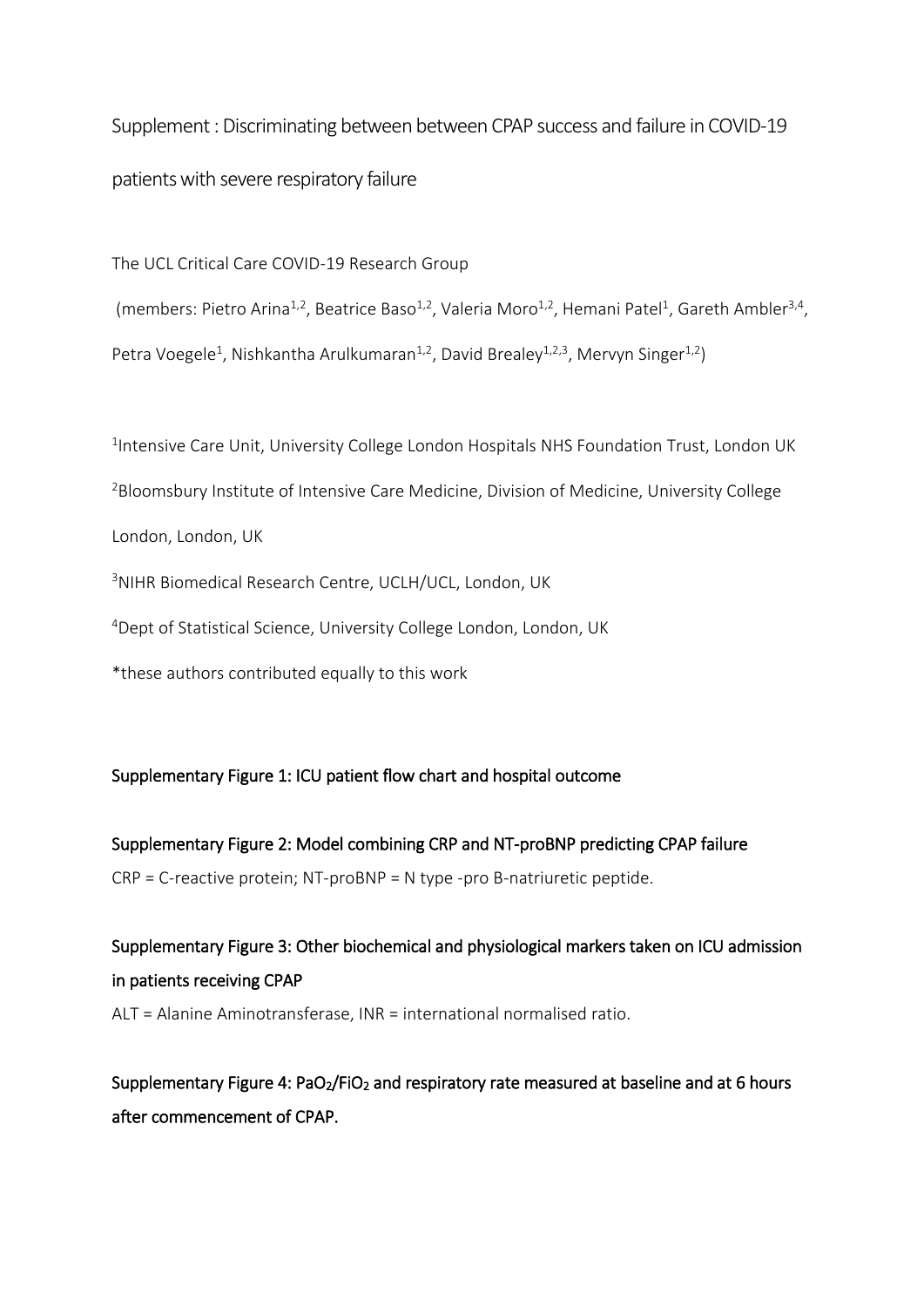#### Modelling data

Separate univariable logistic regression models were fitted for each potential predictor measured at ICU admission. Five had p-values <0.05, namely log(SpO<sub>2</sub>), CRP, log(NT-Pro-BNP), log(Troponin-T), log(creatinine). These predictors were fitted into a multivariable logistic regression mode and backwards elimination omitted creatinine (p=0.52), Troponin-T ( $p=0.33$ ) and  $SpO<sub>2</sub>$  ( $p=0.062$ ). The selected predictors were CRP ( $p=0.003$ ) and NT-proBNP (p=0.003). Applying the Hosmer-Lemeshow test to each imputed dataset suggested no obvious problems with goodness of fit (p-values ranging from 0.25 to 0.85). Bootstrapping produced an optimism-corrected ROC area of 0.804 (95% CI: 0.728 to 0.880) and calibration slope of 0.72, the latter suggestive of model-overfitting. The selected model was re-fitted using the lasso generating a final model of:

$$
\log\left(\frac{p}{1-p}\right) = -4.160 + 0.006186 \times \text{CRP} + 0.6305 \times \log(\text{NTP} \times \text{RPP})
$$

where p is the probability of CPAP failure.

The ROC curve for this model is shown. Using a cut-point of 0.635 (chosen to maximise Youden's index) the sensitivity of the model is 0.75 (95% CI: 0.62 to 0.86) and specificity 0.83 (95% CI: 0.61 to 0.95). The equivalent cut-point for the approximate model above is at a total score of 1.5. That is, the optimal balance of sensitivity and specificity (using Youden's index) is obtained using the following rule: total score of 0 or 1 = success; total score of 2 and above = failure. The corresponding positive predictive value (PPV) is 0.91 (95% CI: 0.78 to 0.97) and negative predictive value (NPV) 0.59 (95%: 0.41 to 0.76). The positive and negative likelihood ratios were 4.34 and 0.29, respectively.

Because of the relatively small dataset and number of events., only a few variables were included in the multivariable model (after applying univariable screening), with backward elimination applied to reduce the number further. The model was then re-fitted, obtaining the presented regression coefficients, using the lasso estimation procedure to further guard against overfitting. The potential performance of this model was then investigated using a bootstrap internal validation procedure. All aspects of model development were included in the validation procedure including univariable screening and backward elimination. This validation exercise produced a 'corrected' ROC area of 0.804, suggesting that the final model has potentially good discrimination. As a sensitivity exercise, the lasso procedure was applied to all 16 of the initial predictors. This approach led to a very similar final model.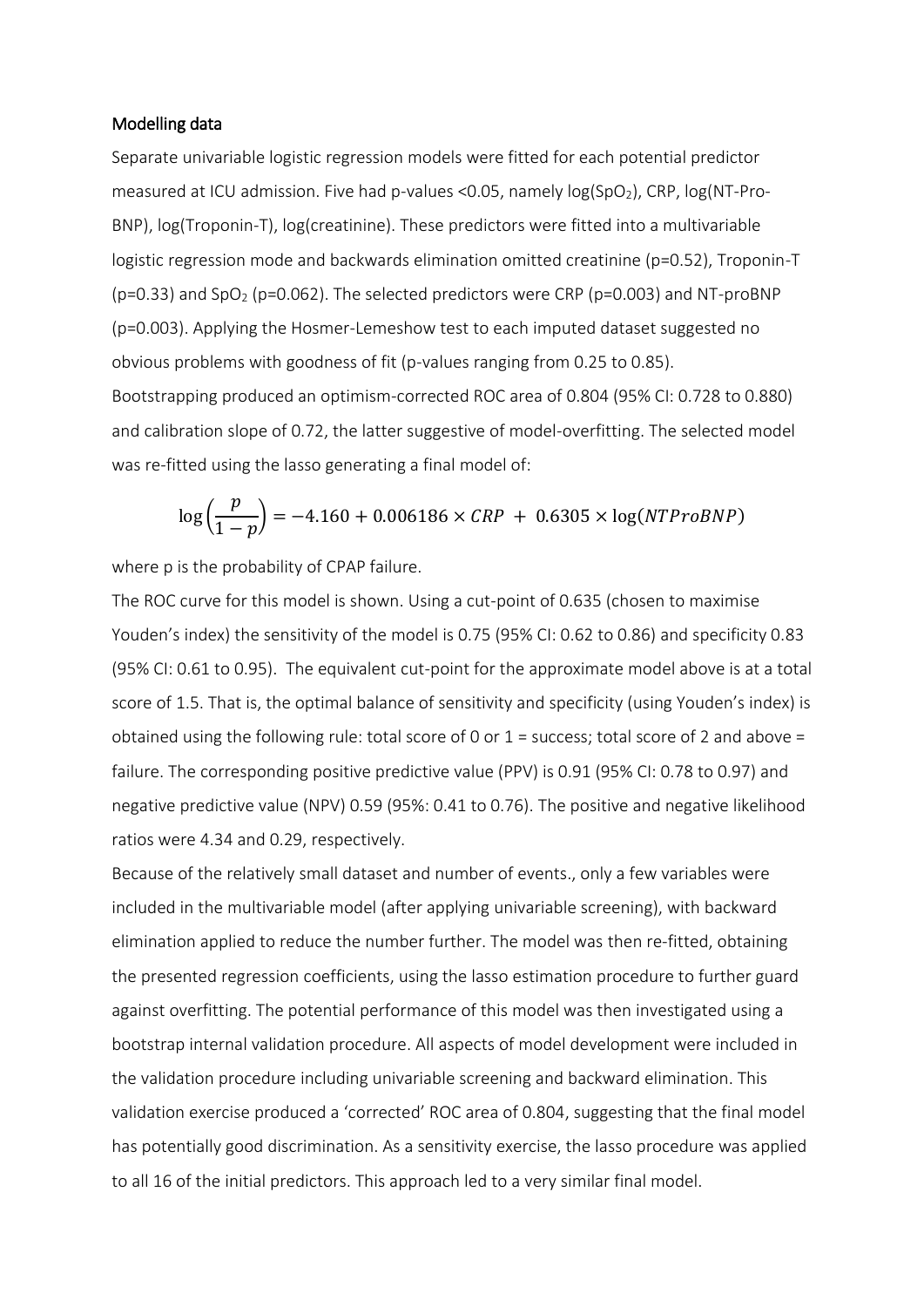## Supplementary Table 1: Demographics

|                                     | <b>CPAP</b> success | CPAP failure    |
|-------------------------------------|---------------------|-----------------|
| n                                   | 32                  | 61              |
| Age $(y)$                           | 56 [46-64]          | 61[47-70]       |
| Male $(\%)$                         | 24 (75%)            | 44 (72%)        |
| Body mass index                     | 28 [24-34]          | 26 [24-30]      |
| Past medical history                |                     |                 |
| Hypertension                        | 9(28%)              | 23 (38%)        |
| <b>Diabetes</b>                     | 4(13%)              | 12 (20%)        |
| Chronic respiratory disease         | 4(13%)              | 13 (21%)        |
| Chronic cardiovascular disease      | 2(6%)               | 10 (16%)        |
| Active cancer                       | 2(6%)               | 9(15%)          |
| Immunosuppressed                    | 3(9%)               | 18 (30%)        |
| Ceiling of treatment                | $\overline{2}$      | 14              |
| Hours in hospital pre-ICU admission | $8[4-14]$           | $8[4-14]$       |
| Days in ICU                         | $3[2-7]$            | $12 [5-25]*$    |
| Days on CPAP                        | $2[1-6]$            | $3[1-5]$        |
| Days on mechanical ventilation      | n/a                 | $15 [7-25]$     |
| Hospital survival                   | 32                  | 21 <sup>†</sup> |

Data shown as n (%) or median (IQR).

\* Includes CPAP ceiling of treatment patients

† 14 died with CPAP as their ceiling of treatment, and 26 died on invasive ventilation.

n/a not applicable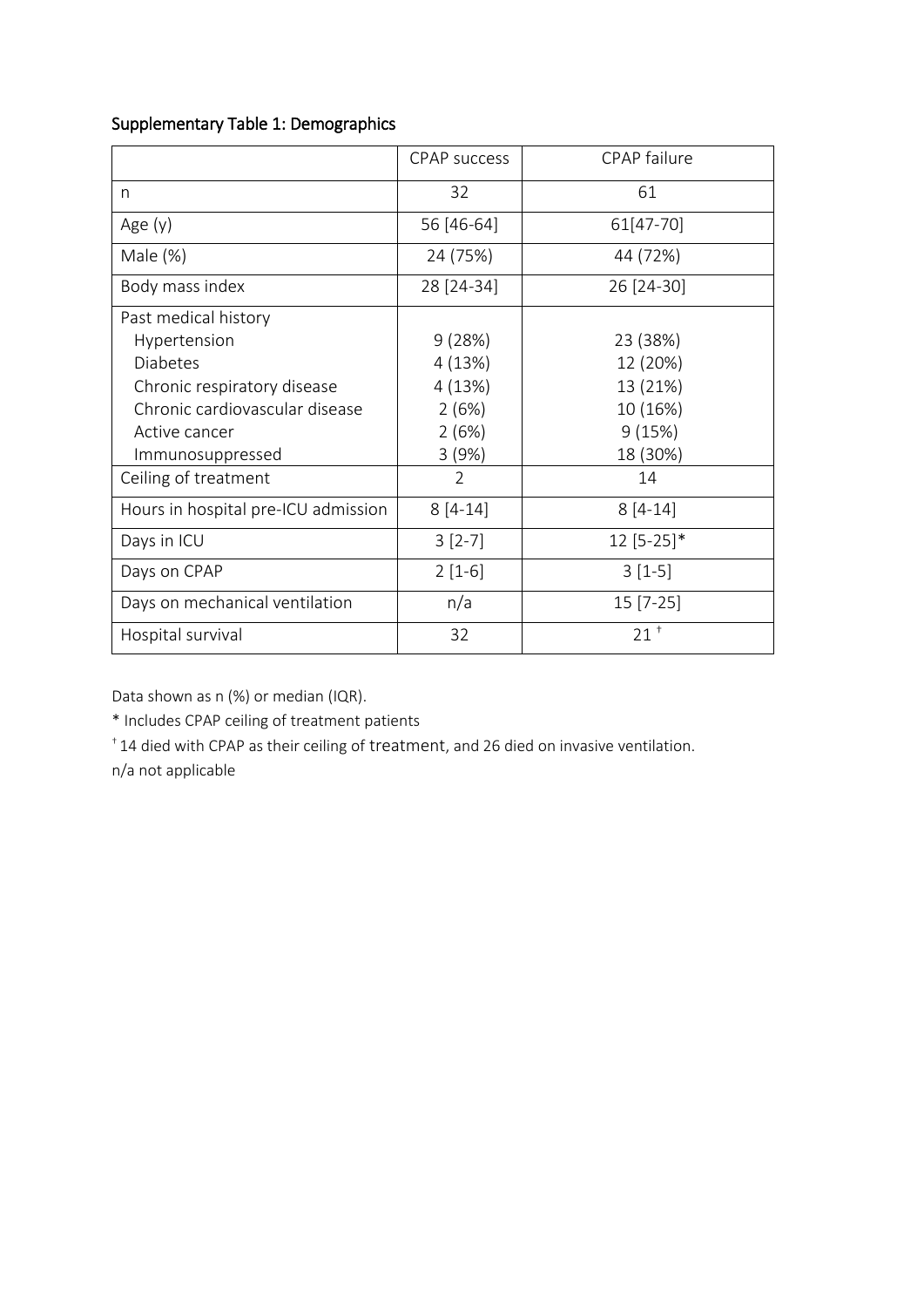|                                                                             | CPAP success              | <b>CPAP</b> failure         | р        |
|-----------------------------------------------------------------------------|---------------------------|-----------------------------|----------|
| N                                                                           | 32                        | 61                          |          |
| Vasopressor support                                                         | $\Omega$                  | 46                          | < 0.0001 |
| Renal replacement therapy                                                   | $\Omega$                  | 28                          | < 0.0001 |
| Acute kidney injury (KDIGO score ≥1)                                        | 8                         | 47                          | < 0.0001 |
| Patients with known thromboembolic<br>complications (deep venous/pulmonary) | 5<br>$(4/2)$ <sup>*</sup> | 20<br>$(6/16)$ <sup>+</sup> | 0.089    |

# Supplementary Table 2: Requirement for organ support and thromboembolic complications

\* One patient had both pulmonary embolus and DVT diagnosed

† Two patients had both pulmonary embolus and DVT diagnosed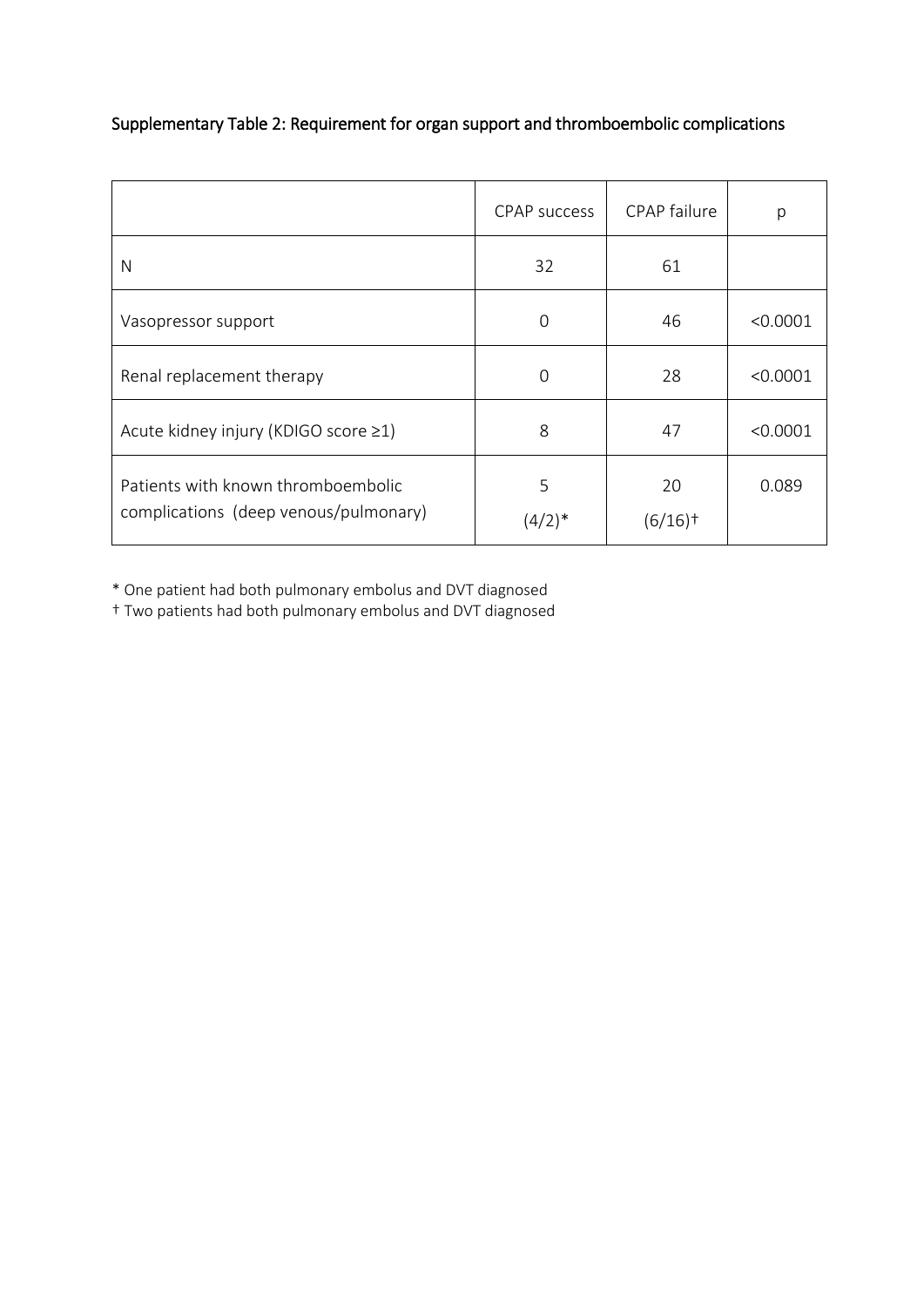| Values                                              | N(%)      | Normal Range                  |
|-----------------------------------------------------|-----------|-------------------------------|
| SpO <sub>2</sub>                                    | 87 (94%)  | 96 - 100 %                    |
| FiO <sub>2</sub>                                    | 85 (92%)  | 0.21                          |
| Respiratory Rate on ICU admission                   | 85 (92%)  | 12-20 breaths/min             |
| PaO <sub>2</sub> /FiO <sub>2</sub> on ICU admission | 61 (66%)  | kPa                           |
| Temperature                                         | 93 (100%) | $36.2 - 37.2$ °C              |
| C-reactive protein                                  | 93 (100%) | $o - 5$ mg/L                  |
| Neutrophils                                         | 93 (100%) | $2 - 7.5 \times 10^9 / L$     |
| Lymphocytes                                         | 93 (100%) | $1.2 - 3.65 \times 10^9 / L$  |
| Platelets                                           | 91 (98%)  | $150 - 450 \times 10^3/\mu L$ |
| Fibrinogen                                          | 64 (69%)  | $1.5 - 4$ g/L                 |
| International normalised ratio (INR)                | 91 (98%)  | $0.9 - 1.1$                   |
| <b>D-Dimers</b>                                     | 75 (81%)  | $0 - 550 \mu g/L$             |
| Ferritin                                            | 90 (97%)  | 30 - 400 µg/L                 |
| Lactate dehydrogenase                               | 82 (88%)  | 135 - 214 IU/L                |
| NT-proBNP                                           | 76 (82%)  | $<$ 40 ng/L                   |
| Troponin-T                                          | 67 (72%)  | $0 - 14$ ng/L                 |
| Creatinine                                          | 91 (98%)  | 50-120 µmol/L                 |
| <b>SOFA Score</b>                                   | 63 (68%)  |                               |
| Bilirubin                                           | 91 (98%)  | $2 - 17$ µmol/L               |
| Alanine transaminase                                | 93 (100%) | $10 - 35$ UI/L                |
| Respiratory rate post-CPAP                          | 87 (94%)  | $12 - 20$ breaths/min         |
| PaO <sub>2</sub> /FiO <sub>2</sub> 6 h post-CPAP    | 59 (63%)  | kPa                           |

# **Supplementary Table 3: Values in dataset (N (%)) and normal range**